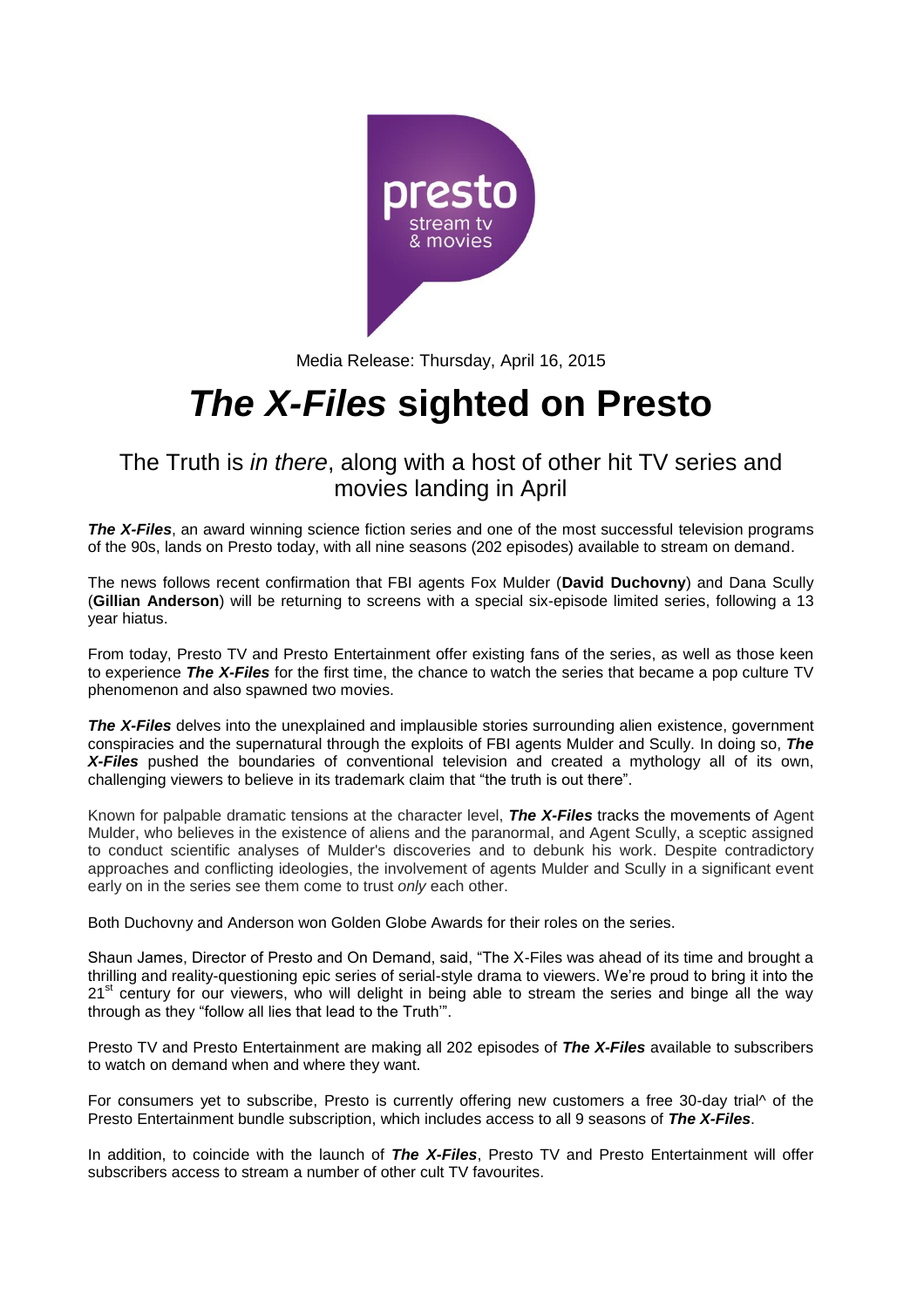Presto TV and Presto Entertainment subscribers will be able to watch all seven seasons (144 episodes) of fan-favourite *Buffy the Vampire Slayer*, starring Sarah Michelle Gellar as a young girl on a mission to seek out and destroy vampires, demons and other forces of darkness; *Angel*, a brooding vampire drama about Angel, a vampire with a soul, and Buffy's former paramour, who continues the battle against evil forces on the streets of L.A.; and acclaimed series *American Horror Story*, which features a unique independent mini-series each season that explores a macabre storyline around murder, mystery and the supernatural. Soon after in April, Presto will feature *Roswell,* which explores a secret universe involving superhuman powers in the small New Mexico town known for alien sightings.

Those TV series join the worldwide cult sensation *The Walking Dead,* the first 4 seasons having been launched on Presto TV and Presto Entertainment earlier this month.

For Presto Movies and Presto Entertainment subscribers, April has brought popular sci-fi epic *Divergent* to viewers, with cult horror favourite *The Babadook* coming next week.

###

### **[www.presto.com.au](http://www.presto.com.au/)**

#### **About Presto**

Presto is powered by Foxtel, one of Australia's most progressive and dynamic media companies. Presto allows Australians to experience great entertainment on demand, for a low monthly subscription fee. Presto is currently available to its subscribers across Windows PCs, Mac, select iPads/ iPhones and select Android tablets/smartphones and via Google Chromecast. Subscribers can visi[t www.presto.com.au/devices](http://www.presto.com.au/devices) to see the full range of supported devices. Subscribers can register up to four compatible devices and watch two devices simultaneously. Presto is unmetered for customers connecting to the service via Foxtel Broadband and Telstra fixed broadband. ISP and data charges will otherwise apply when viewing Presto over mobile networks and via non-Foxtel Broadband or non-Telstra broadband services\*. Presto Movies is owned by Foxtel Management Pty Limited. Presto TV, currently operated by Foxtel, will be a 50-50 joint venture between Foxtel and Seven West Media.

Specially curated selections of the TV and movie titles available on Presto are easily accessed through the 'Collections' feature, with the remaining wealth of constantly updated content on Presto easily discovered through the 'Search' feature. Presto encourages subscribers to check back regularly to discover new content via the Presto Community [\(www.community.presto.com.au\)](http://www.community.presto.com.au/), or to follow us on Facebook [\(www.facebook.com/presto\)](http://www.facebook.com/presto) and Twitter (@presto).

Presto TV features a vast library of subscription on demand television content, bringing together a vast collection of TV shows from quality production houses including HBO, 20th Century Fox, SHOWTIME®, CBS Studios International, Viacom International Media Networks and Hasbro Studios as well as a range of some of the best local content from Foxtel, the Seven Network and ABC Commercial. Presto TV features "complete seasons" of programs available to stream on demand. There is something for all ages with programming covering key genres including drama, comedy, reality and kids and family.

Presto Movies features a constantly updated library of recent blockbusters and old favourites from major and key independent film studios including MGM, NBCUniversal, Paramount Pictures, Roadshow Films, Sony Pictures Entertainment, Twentieth Century Fox, The Walt Disney Company, Warner Bros. Entertainment, Entertainment One Films Australia, ICON, Studiocanal and Transmission Films.

The Presto Entertainment bundle provides subscribers with access to Presto's full TV and movie libraries.

Each of Presto Movies and Presto TV is available for \$9.99 a month. The Presto Entertainment (Movies + TV) bundle is available for \$14.99 a month.

#### **30 day free Presto Entertainment trial**

^Presto is currently offering new customers a free 30 day trial of the Presto Entertainment bundle subscription. To experience all that Presto has to offer for free for 30 days new customers can visi[t www.presto.com.au](http://www.presto.com.au/) and sign up today. Offer period commences on Presto registration date. Presto Entertainment monthly subscription fees apply by direct debit from expiry of the 30 day free trial period, unless your subscription is cancelled before the end of the free trial period. Offer is not transferrable or to be used in conjunction with any other offer. Internet, data and a compatible device required. Full Presto T&Cs apply: [www.presto.com.au.](http://www.presto.com.au/) There is no lock in contract so customers keen to stay on as Presto subscribers after the free trial are free to choose between Presto TV or Presto Movies for \$9.99 a month, or continue with a Presto Entertainment TV and movies bundle subscription for \$14.99 a month, with no ongoing commitment\*.

#### **Presto terms and conditions**

\*Presto requires an internet connection, data and a compatible device. Full list of compatible devices available at [www.presto.com.au/devices.](http://www.presto.com.au/devices) There is no ongoing subscription commitment, however Credit Card details must be provided at the time of Presto registration for any ongoing direct debit monthly subscription payments that apply. Monthly subscription fees apply unless you cancel your subscription before the end of a subscribed month. Pro rata monthly subscription fees may be charged to your account if you elect to switch Presto subscriptions before the end of a subscribed month, for details see: [https://community.presto.com.au/.](https://community.presto.com.au/) Recommended Internet speeds apply. Internet connection with minimum speed of at least 3Mbps required to view Presto. Presto is available over 3G/4G networks and Wi-Fi on compatible devices. ISP and data charges may apply. Video quality may vary according to connection type. Only available for use in Australia. Full Presto Terms and Conditions apply, see[: www.presto.com.au/webcms/legal/PRESTO.](http://www.presto.com.au/webcms/legal/PRESTO)Copyright FOXTEL Management Pty Limited.

Follow us on social: facebook.com/presto twitter.com/presto (#Presto) youtube.com/presto instagram.com/presto